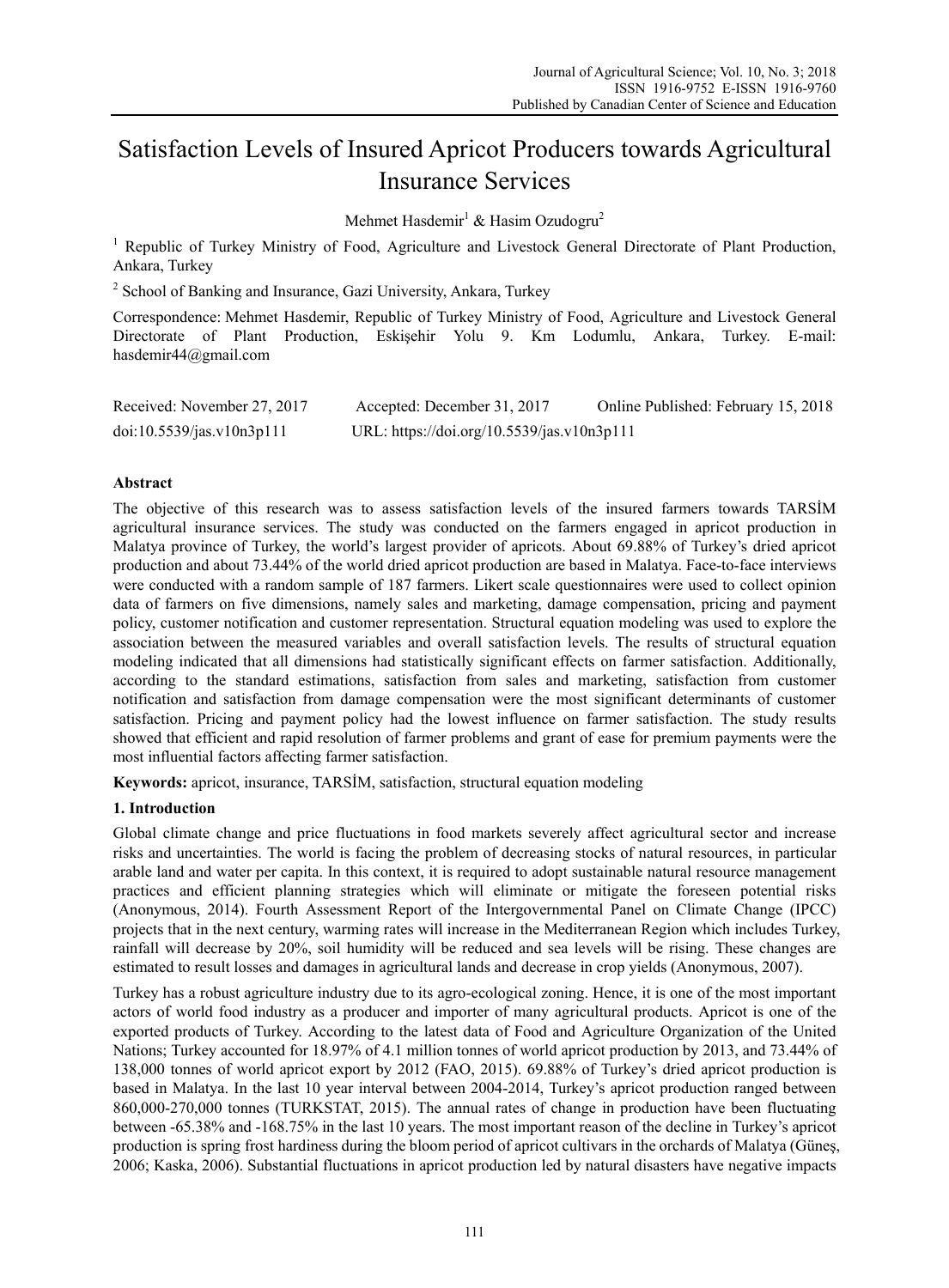on socio-economic conditions of the farmers who rely on agriculture for their livelihoods and the economic growth of the country.

Agricultural insurance, which was originally started simply as hail insurance, was started to be implemented in Turkey in 1957 within the scope of the Insurance Law. "Risk Management in Agriculture" gained increasing momentum with the adoption of Agricultural Insurance Law (No. 5363) in 2005 which determined the procedures and principles regarding the implementation of agricultural insurance in order to compensate farmers for losses occurring due to the risks set out in the Law. As stipulated by the Law, Turkish Agricultural Insurance Pool (TARSİM) was established and state supported agricultural insurance policies were started to be issued as of 2006 (Anonymous, 2014).

Significant increases were recorded in the issuance of insurance policies with the implementation of state supported agricultural insurance. While a total of 12,330 agricultural insurance policies were issued in 2006, this number increased to over 1 million in 2014. Accordingly, insurance premiums and compensation costs have also increased significantly. Premiums and compensation costs which amounted about 4.46 million TL and 868,000 TL in 2006 increased to 684 million TL and 502 million TL in 2014, respectively. The insurance covers quantity loss of all crops due to hail, storm whirlwind, fire, earthquake, landslide and flood and quality loss of fresh fruits/vegetables and cut flowers due to hail (TARSİM, 2015).

The losses in apricot production caused by natural disasters and the resulting fluctuations in crop yield were also reflected in the numbers of apricot insurance policies of TARSİM. The number of apricot insurance policies was 9,825 in 2010 in Turkey which increased to 14,139 in 2011, 13,006 in 2012 and then decreased to 9,848 in 2013. In the year 2014 which was hit by significant frost damage, the number of apricot insurance policies reached to 18,080 with an 83.6% increase compared to previous year (TARSİM, 2014). The development of agricultural insurances provides significant contributions to the management of apricot production sector which is subject to high level of risks and uncertainties. Customer satisfaction is an important factor affecting the improvement of insurance business. The satisfaction of apricot producers who are customers of TARSİM significantly influences the decision of these producers on risk management. The satisfaction towards a state supported agricultural insurance system is not only important for the beneficiaries but also for the parties and policy-makers who allocate state funding for provision of these services.

Customer perception or in other words, customer satisfaction, is one of the most important strategies for the enterprises. Many researchers define customer satisfaction as the comparison of pre-purchase expectations with post-purchase perceptions which shapes the value and attitude of the customer towards the purchased product/service (Saha & Zhao, 2005; Oliver, 1980; Gençtürk et al., 2011). Due to intense competition and contemporary marketing vision in a dynamic market environment, customer satisfaction is the focal point of all marketing activities. Taking and implementing customer satisfaction oriented decisions can only be possible with awareness on customer behaviours (Tak, 2002; Eroğlu, 2005).

# **2. Materials and Methods**

The objective of this study was to assess the satisfaction levels of the insured farmers towards TARSİM apricot insurance services. In this study, it was hypothesized that sales and marketing, damage compensation, pricing and payment policy, customer notification and customer representation have significant influence on customer satisfaction.

# *2.1 Sampling Method*

The study was conducted on the farmers engaged in apricot production in Malatya province of Turkey, where about 69.88% of Turkey's dried apricot production and about 73.44% of the world dried apricot production are based (Anonymous, 2015; FAO, 2012). According to the data of Farmer Registration System (FRS) of the Ministry of Food, Agriculture and Livestock, there are 33,926 farmers engaged in apricot production in Malatya province.

The sample size was determined for the specified sensitivity and confidence level in accordance with the total population size based on the equation below (Yamane, 2009):

$$
n = \frac{N(zs^2)}{Nd^2 + (zs^2)}
$$
 (1)

Where,  $N =$  population size,  $z =$  critical value at standard normal distribution corresponding to the specified confidence level,  $d =$  sensitivity,  $s =$  standard deviation. If the sample size is proportional to the size of the population, the variance of the sample proportion is estimated by:  $S^2 = p \cdot q$ ;  $(q = 1 - p)$ , and Equation (1) is expressed as below: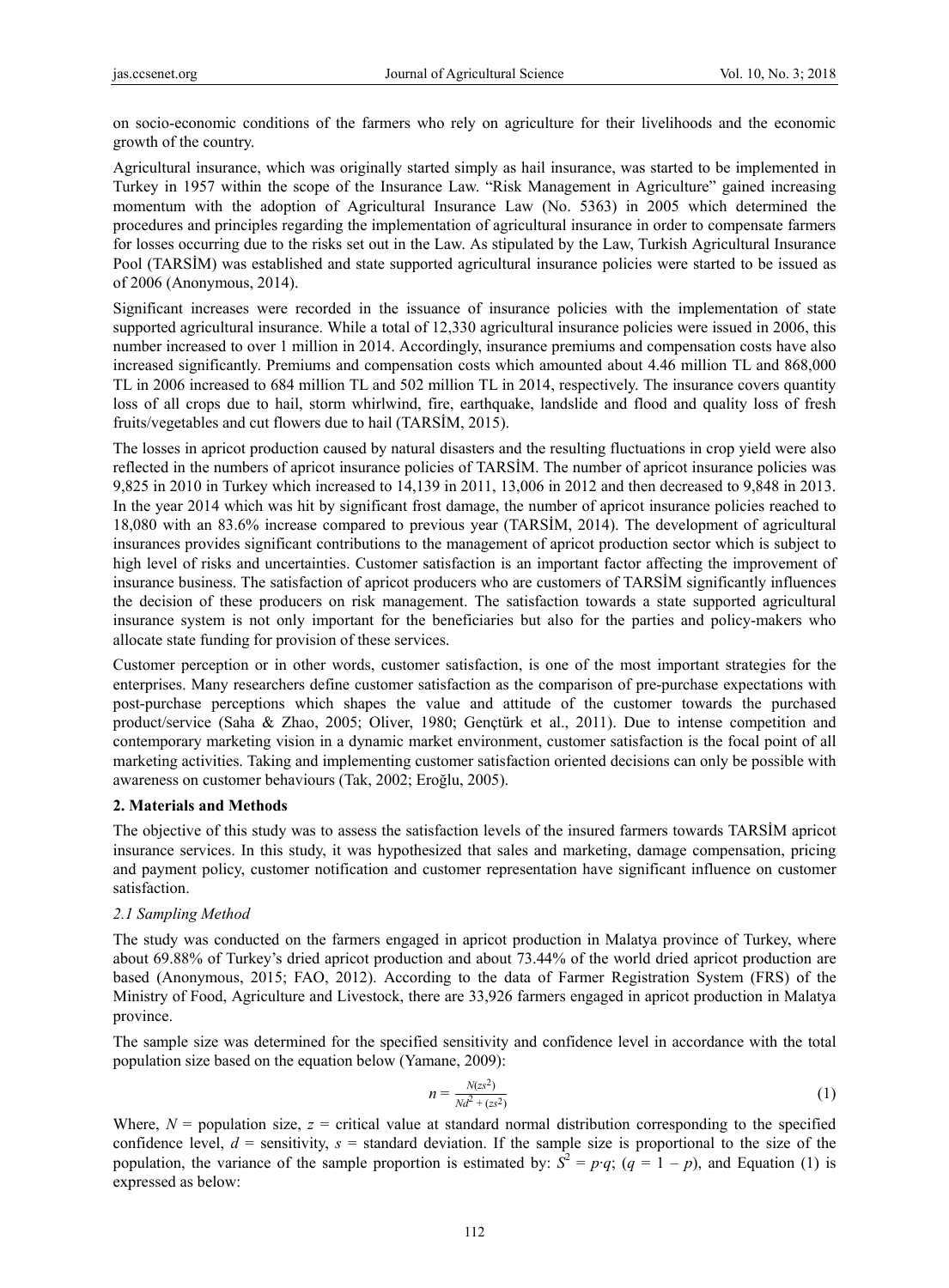$$
n = \frac{Nz^2pq}{Nd^2 + z^2pq}
$$
 (2)

Based on this formula, the sample size was calculated as 170 out of a population of 33,926 apricot producers for 95% confidence level and 7.5% sensitivity. The farmers to be surveyed were selected randomly and a total of 187 farmers were interviewed face-to-face in 2014.

# *2.2 Method for Data Analysis*

Satisfaction was measured at five dimensions using a likert scale format. The scale of satisfaction towards TARSİM agricultural insurance was developed based on the parameters used in insurance customer satisfaction studies the studies and opinions of insurance experts.

# *2.3 Reliability and Validity Analysis*

Cronbach's Alpha coefficient was calculated to assess reliability and validity of the survey data and hypotheses of the factor research were tested with structural equation modeling. There are different methods used for estimation of reliability. Alpha Method (Cronbach's Alfa Coefficient) was used in this study. A coefficient value between 0.00 and 0.40 indicates that the scale is not reliable, a coefficient value between 0.40 and 0.60 indicates that the scale has low reliability, a coefficient value betwen 0.60 and 0.80 indicates that the scale is fairly reliable and a coefficient value between 0.80 and 1.00 indicates that the scale is highly reliable (Akgül & Çevik, 2003).

In order to test the applicability of factor analysis to scale items (*i.e.* to assess whether scale items can be grouped under one or more factors) Bartlett test is performed. The p value of Bartless test below 5% indicates that the scale items have internal consistency and it is appropriate to continue with factor analysis. KMO (Kaiser-Meyer-Olkin) coefficient is used to assess the adequacy of the sample size for factor analysis. A coefficient value above 0.50 indicates that the sample size is adequate for factor analysis. The higher is the variance ratio, the stronger is the factor structure of the scale. Explained variance values between 40% through 60% are considered acceptable in social sciences (Scherer, Wieb, Luther, & Adams, 1988).

# *2.4 Structural Equation Modeling*

In order to assess the satisfaction towards the services of TARSİM on different dimensions, the expressions in Table 6 were addressed to the interviewees. All ratings were made on Likert-scale from 1 to 5. Structural equation modelling was used to estimate the relationship between the ratings on scale items and overall satisfaction towards agricultural insurance services. Structural equation modeling is a multivariate statistical method used to test a pre-determined relationship and to explore the effects of observed variables on latent (factoral dimension) variable. CMIN (the ratio of chi-square to degrees of freedom) and RMSEA values are the commonly used fit indices for structural equation modeling. A CMIN value between 0 and 3 and a RMSEA value between 0 and 0.10 indicate acceptable fit between the model and the survey data (Schermelleh-Engel et al., 2003).

# **3. Results and Discussion**

In a sector where risk management is crucial, purchase of agricultural insurance is highly important to enable farmers manage risks and maintain sustainability of their production. Previous studies on agricultural insurance were mostly focused on the identification of the factors affecting agricultural insurance purchase decisions by farmers. The findings of these research generally revealed the effects of farmer characteristics such as educational background, age, level of income, size of enterprise, land use pattern and the effects of enterprise characteristics on agricultural insurance purchase decisions by farmers (Gül Yavuz, 2011; Kumar et al., 2011; Tümer, 2011; Dragos & Codruta, 2014). These findings constitute valuable inputs for determination of strategies to proliferate agricultural insurance programs.

Demographic characteristics of the surveyed farmers are presented in Table 1. 4.81% of the farmers are female and 95.19% are male. 30.48% of the farmers are aged 25-45, 20.32% are aged 46-52 and 49.20% are aged 53-86. 43.85% of the farmers are graduated from primary school, 22.46% are graduated from high school, 13.37% are graduated from secondary school and 6.95% are university graduates. 10.70% of the surveyed farmers are literate while 2.67% is illiterate. The findings indicated that the majority of the farmers are aged above 50 and have an educational background below high school level.

48.66% of the farmers have an additional source of income besides that obtained from apricot production. For 19.25% of the farmers, income from apricot production constitutes 80-100% of the total income; for 20.86% of the farmers, income from apricot production constitutes 60-80% of the total income; for 23.53% of the farmers, income from apricot production constitutes 40-60% of the total income; and for 16.04% of the farmers, income from apricot production constitutes less than 20% of the total income.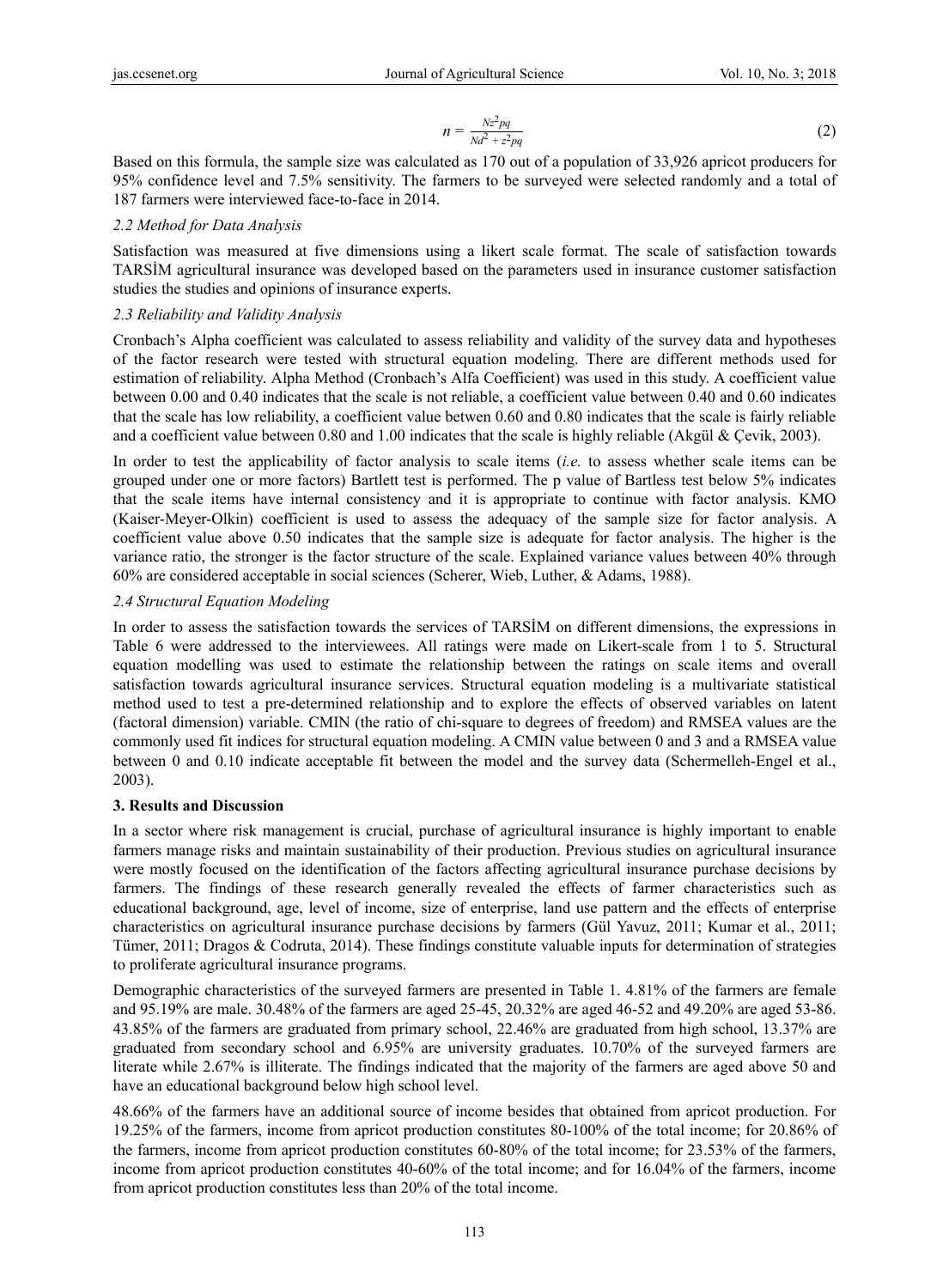| <b>Characteristics</b>               |                                 | <b>Number</b> | Percent $(\% )$ |
|--------------------------------------|---------------------------------|---------------|-----------------|
| <b>Sex</b>                           | Female                          | 9             | 4.81            |
|                                      | Male                            | 178           | 95.19           |
| Age                                  | 25-45 age group                 | 57            | 30.48           |
|                                      | $46-52$ age group               | 38            | 20.32           |
|                                      | 53-62 age group                 | 46            | 24.60           |
|                                      | 63-86 age group                 | 46            | 24.60           |
| <b>Educational background</b>        | Illiterate                      | 5             | 2.67            |
|                                      | Literate                        | 20            | 10.70           |
|                                      | Primary school                  | 82            | 43.85           |
|                                      | Secondary school                | 25            | 13.37           |
|                                      | High school                     | 42            | 22.46           |
|                                      | University                      | 13            | 6.95            |
| Having additional source of income   | No additional source of income  | 96            | 51.34           |
|                                      | Has additional source of income | 91            | 48.66           |
| The share of the income from apricot | Below 20%                       | 30            | 16.04           |
| production in total income           | 20%-40%                         | 38            | 20.32           |
|                                      | 40%-60%                         | 44            | 23.53           |
|                                      | $60\% - 80\%$                   | 39            | 20.86           |
|                                      | $80\% - 100\%$                  | 36            | 19.25           |
|                                      |                                 |               |                 |

#### Table 1. Demographic characteristics of surveyed farmers

39.04% of the surveyed farmers have previously purchased agricultural insurance while 60.96% have not purchased any agricultural insurance in the past. By the survey year of 2014, it was recorded that 45.99% of the farmers did not have any insurance whereas 54.01% were already insured. The insurances covered the risks of frost and hail. 31.02% of the farmers were insured only against the risk of frost, 7.49% were insured only against the risk of hail and 15.51% were insured against both risks (Table 2).

| Table 2. Insurance status of surveyed farmers |  |  |  |
|-----------------------------------------------|--|--|--|
|-----------------------------------------------|--|--|--|

|                                            |                          | <b>Number</b> | Percent $(\% )$ |
|--------------------------------------------|--------------------------|---------------|-----------------|
| Purchase of insurance in the past          | Purchased                | 73            | 39.04           |
|                                            | Not purchased            | 114           | 60.96           |
| Insurance status by the survey year (2014) | Uninsured                | 86            | 45.99           |
|                                            | Frost insurance          | 58            | 31.02           |
|                                            | Hail insurance           | 14            | 7.49            |
|                                            | Frost and hail insurance | 29            | 15.51           |

In parallel with apricot production statistics, 97.33% of the surveyed farmers declared that their crops have been damaged in the last 3 years. 71.93% of the insured farmers have received their compensations from TARSİM in the last 3 years (Table 3).

Table 3. Crop damage and compensation status of surveyed farmers

|                                    |       | <b>Number</b> | Percent $(\% )$ |
|------------------------------------|-------|---------------|-----------------|
| Crops damage in the last 3 years   | Yes   | 182           | 97.33           |
|                                    | No    | 5.            | 2.67            |
|                                    | Total | 187           | 100.00          |
| Receiving compensation from TARSİM | Yes   | 82            | 71.93           |
|                                    | No    | 32            | 28.07           |
|                                    | Total | 114           | 100.00          |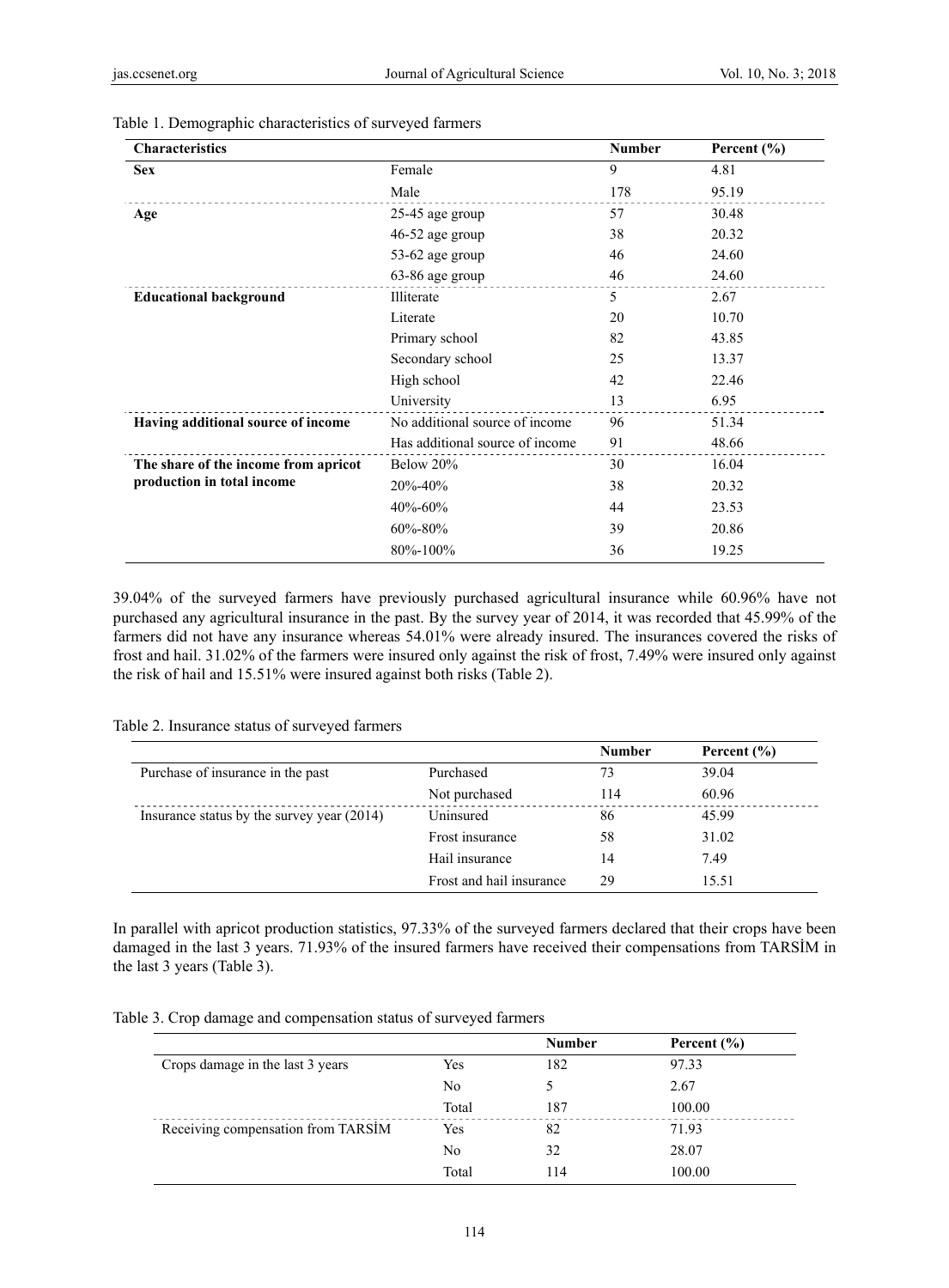The reasons for not purchasing agricultural insurance declared by the farmers who were uninsured as of 2014 are given in Table 4. As indicated in the table, high premiums (74.42%) were the most important reason that deterred farmers from purchasing agricultural insurance. While inheritance and succession issues were the main reason for 12.79% of the farmers for not purchasing insurance, 9.30% stated that they missed the deadline for purchase of insurance.

Table 4. Reasons that deter farmers from purchasing agricultural insurance

|                                                                    | <b>Number</b> | Percent $(\% )$ |
|--------------------------------------------------------------------|---------------|-----------------|
| No risks of natural disasters in the orchard, gets crop every year |               | 5.81            |
| The orchard is not registered under FRS                            |               | 8.14            |
| High premiums                                                      | 64            | 74.42           |
| Inheritance and succession issues                                  | 11            | 12.79           |
| Missed deadline for purchase of insurance                          | 8             | 9.30            |
| Other                                                              | 10            | 11.63           |
| <b>Total</b>                                                       | 86            | 100             |

33.16% of the surveyed farmers reported that they do not consider purchasing agricultural insurance in 2015. 32.09% of the farmers consider purchasing hail insurance, 5.88% consider purchasing frost insurance and 28.88% consider purchasing both (Table 5).

Table 5. Opinions of surveyed farmers on purchasing agricultural insurance in 2015

|                             | <b>Number</b> | Percent $(\% )$ |
|-----------------------------|---------------|-----------------|
| Will not purchase insurance | 62            | 33.16           |
| Frost insurance             | 11            | 5.88            |
| Hail insurance              | 60            | 32.09           |
| <b>B</b> oth                | 54            | 28.88           |
| <b>Total</b>                | 187           | 100.00          |

Cronbach's Alpha coefficient for the survey data was calculated as 0.955. This value indicates that the scale is highly reliable.

The results of reliability and validity analysis of the survey scale are given in Table 6. As seen from the table, the loading values of each scale item on the respective dimension and values of Cronbach's Alpha coefficients are high. The higher is the variance ratio, the stronger is the factor structure of the scale.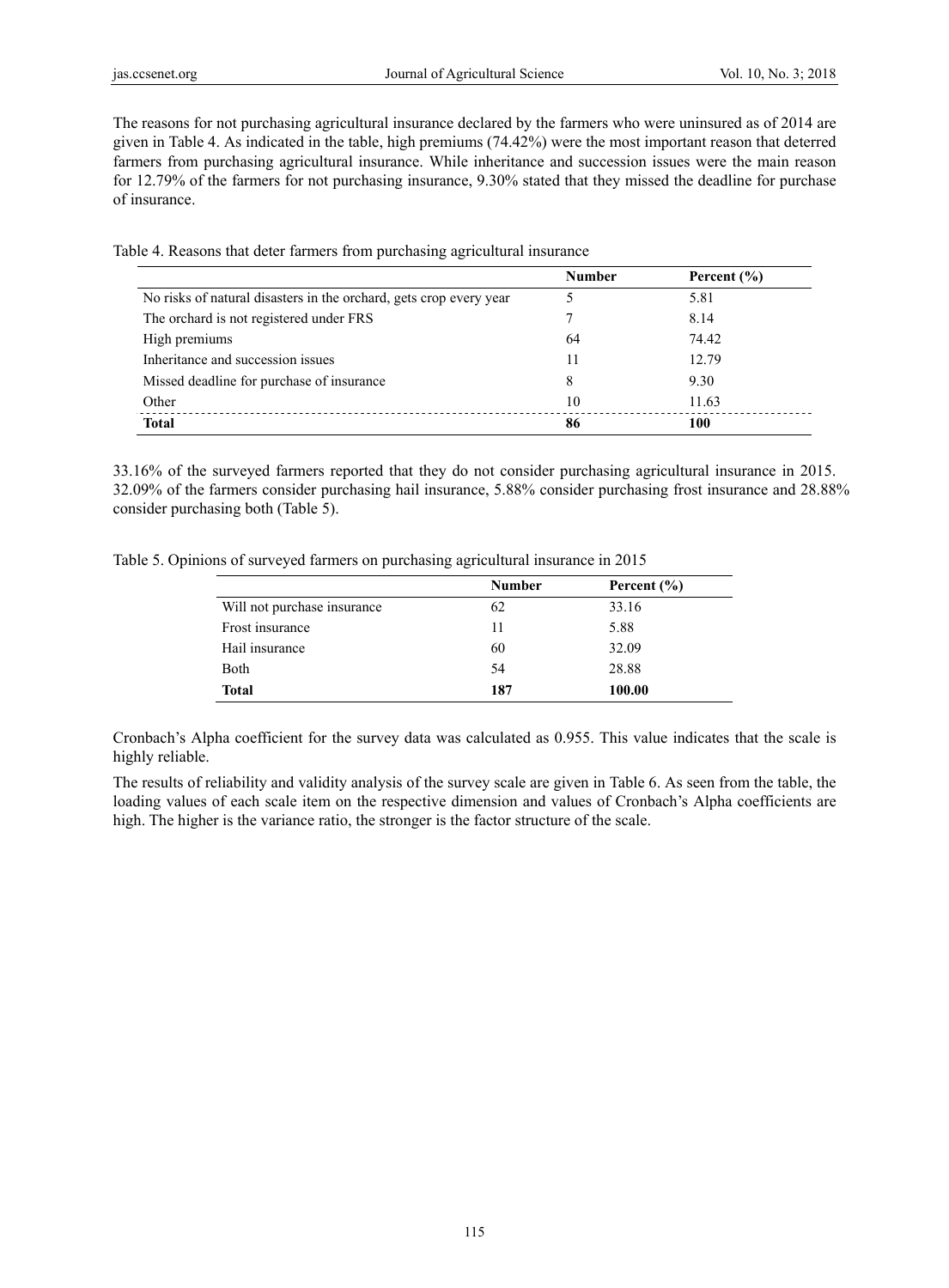| Services provided and farmer satisfaction                            | Factor<br>Loadings                                                                                                      | Average | Std. Dev. |       |  |  |  |  |  |
|----------------------------------------------------------------------|-------------------------------------------------------------------------------------------------------------------------|---------|-----------|-------|--|--|--|--|--|
| Sales and marketing services                                         | S.1. The coverage of the insurance policy is explained clearly                                                          | 0.816   | 2.99      | 1.297 |  |  |  |  |  |
|                                                                      | S.2: Insurance needs are correctly defined                                                                              | 0.864   | 3.09      | 1.184 |  |  |  |  |  |
|                                                                      | S.3: Insurance policy is prepared and delivered<br>in a timely manner                                                   | 0.588   | 3.68      | 0.924 |  |  |  |  |  |
|                                                                      | S.4:TARSIM is a reliable insurance company                                                                              | 0.742   | 3.36      | 1.226 |  |  |  |  |  |
|                                                                      | S.5: Insurance policy meets my expectations                                                                             | 0.739   | 2.69      | 1.213 |  |  |  |  |  |
|                                                                      | A.Variance (%): 57.120; Cronbach's Alpha: 0.810; KMO: 0.756; Bartlett's Test: 225.454 (p = 0.000)                       |         |           |       |  |  |  |  |  |
| <b>Damage compensation services</b>                                  | H.1:I can quickly reach to the insurance company<br>in case of damage                                                   | 0.704   | 3.41      | 1.119 |  |  |  |  |  |
|                                                                      | H.2: The company shows an expert positive approach<br>towards damage                                                    | 0.759   | 3.43      | 1.200 |  |  |  |  |  |
|                                                                      | H.3:Damage compensation is provided in a timely manner                                                                  | 0.745   | 3.31      | 1.106 |  |  |  |  |  |
|                                                                      | H.4: I can easily access to the information on damage<br>compensation procedures                                        | 0.867   | 3.33      | 1.067 |  |  |  |  |  |
|                                                                      | A.Variance (%): 59.500; Cronbach's Alpha: 0.768; KMO: 0.727; Bartlett's Test: 140.902 ( $p = 0.000$ )                   |         |           |       |  |  |  |  |  |
| Pricing and payment policy                                           | F.1: I am pleased with TARSIM's pricing policy                                                                          | 0.622   | 2.13      | 1.190 |  |  |  |  |  |
|                                                                      | F.2: I am pleased with the payment system                                                                               | 0.834   | 3.21      | 1.112 |  |  |  |  |  |
|                                                                      | F.3: The company grants ease for premium payment                                                                        | 0.900   | 3.19      | 1.079 |  |  |  |  |  |
|                                                                      | F.4: Payment receipts are sent in a timely manner                                                                       | 0.817   | 3.22      | 0.983 |  |  |  |  |  |
|                                                                      | A.Variance (%): 64.000; Cronbach's Alpha: 0.800; KMO: 0.699; Bartlett's Test: 206.321 (p = 0.000)                       |         |           |       |  |  |  |  |  |
| <b>Notification on insurance</b><br>policy and collateral warranties | B.1: Our demands on changes to insurance policy and<br>such similar are taken into consideration                        | 0.821   | 2.88      | 1.148 |  |  |  |  |  |
|                                                                      | B.2: I am informed on the coverage of the insurance policy<br>and my legal rights                                       | 0.808   | 2.83      | 1.258 |  |  |  |  |  |
|                                                                      | B.3: Our insurance policy-related problems are resolved<br>in a timely manner                                           | 0.935   | 3.02      | 1.127 |  |  |  |  |  |
|                                                                      | B.4: I can get information on the insurance policy<br>whenever I want                                                   | 0.798   | 3.25      | 1.042 |  |  |  |  |  |
|                                                                      | A.Variance (%): 70.960; Cronbach's Alpha: 0.860; KMO: 0.758; Bartlett's Test: 266.380 (p = 0.000)                       |         |           |       |  |  |  |  |  |
| <b>Customer representation</b>                                       | T.1: I can reach to the customer representative whenever I want                                                         | 0.798   | 3.30      | 1.111 |  |  |  |  |  |
|                                                                      | T.2: The customer representative provides all the necessary<br>and precise information on my insurance-related problems | 0.881   | 3.18      | 1.067 |  |  |  |  |  |
|                                                                      | T.3: The customer representative closely follows up the<br>procedures pertaining to my demands and complaints           | 0.894   | 3.01      | 1.015 |  |  |  |  |  |
|                                                                      | T.4: The customer representative creates alternative solutions<br>for my needs and problems                             | 0.855   | 2.89      | 1.080 |  |  |  |  |  |
|                                                                      | T.5: The customer representative is equipped with<br>sufficient technical knowledge                                     | 0.862   | 2.91      | 1.210 |  |  |  |  |  |
|                                                                      | A.Variance (%): 73.720; Cronbach's Alpha: 0.909; KMO: 0.836; Bartlett's Test: 437.769 (p = 0.000)                       |         |           |       |  |  |  |  |  |

Table 6. The results of reliability and validity analysis of the scale items on farmer satisfaction towards TARSİM services

The graphical illustration of the structural equation modeling for satisfaction towards agricultural insurance services is given in Figure 1.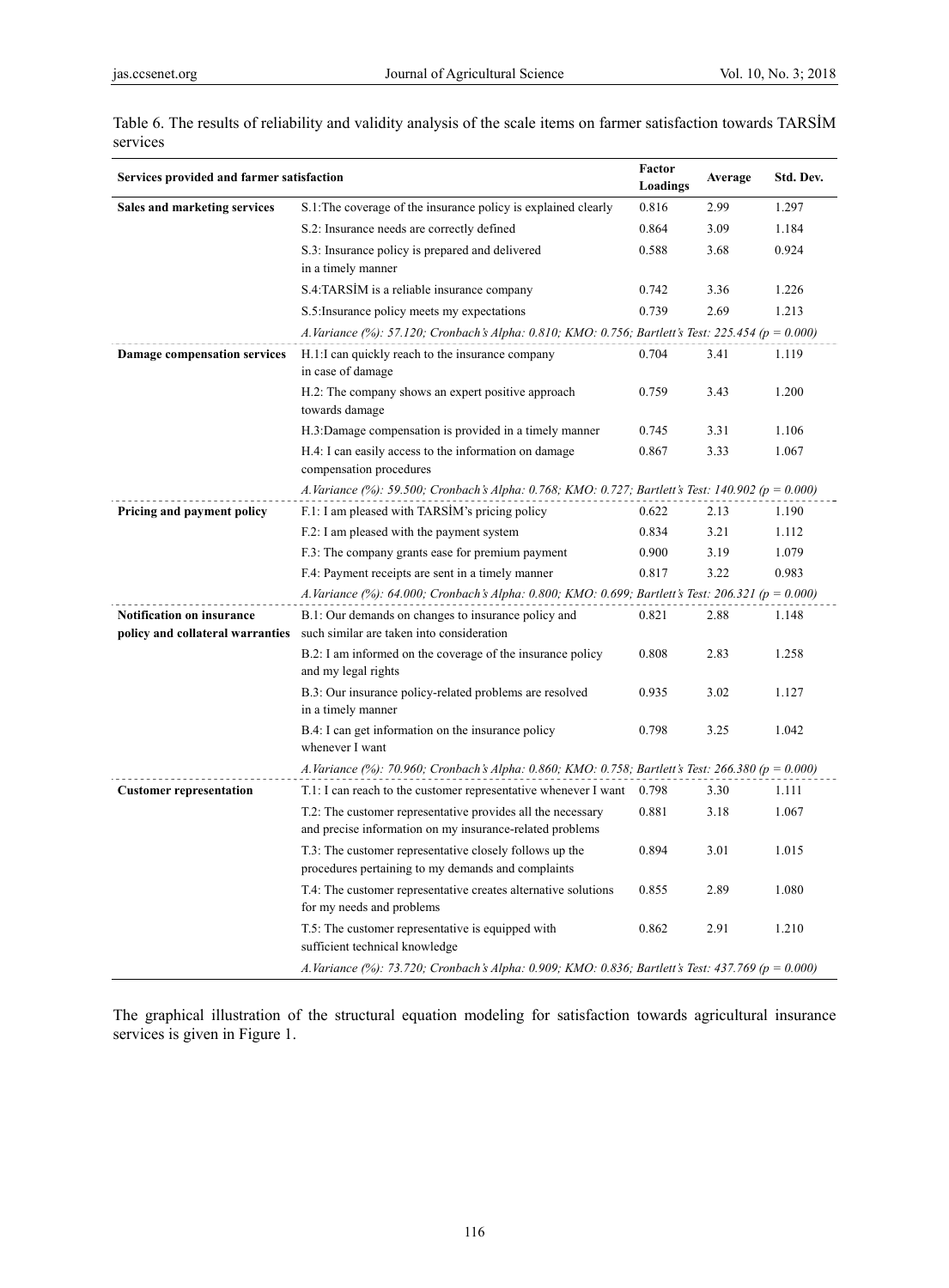

Figure 1. Graphical illustration of the structural equation modeling for satisfaction towards agricultural insurance services

The estimation of the effect of satisfaction dimensions on overall satisfaction is given in Table 7. The table indicates that all dimensions had statistically significant effects on customer satisfaction. Additionally, according to the standard estimations, satisfaction from sales and marketing, satisfaction from customer notification and satisfaction from damage compensation were the most significant determinants of farmer satisfaction towards agricultural insurance. Pricing and payment policy had the lowest influence on farmer satisfaction.

|  |  | Table 7. The estimation of the effect of satisfaction dimensions on overall satisfaction |  |  |
|--|--|------------------------------------------------------------------------------------------|--|--|
|  |  |                                                                                          |  |  |

| <b>Services</b>                                            | <b>Estimate</b> | S.H.  | K.D.    |       | <b>Std. Estimate</b> |
|------------------------------------------------------------|-----------------|-------|---------|-------|----------------------|
| Sales and marketing services                               |                 |       |         |       | 0.88                 |
| Damage compensation services                               | 0.766           | 0.118 | 6.514   | ***   | 0.885                |
| Pricing and payment policy                                 | 0.566           | 0.11  | 5 1 2 7 | ***   | 0.811                |
| Notification on insurance policy and collateral warranties | 0.882           | 0.119 | 7 3 9 2 | $***$ | 0.887                |
| Customer representation                                    | 0.729           | 0.107 | 6814    | ***   | 0.827                |

The direct effects of the scale items on their respective dimensions and their indirect effects on overall satisfaction are presented in Table 8. As stated above, satisfaction from sales and marketing had the highest influence on farmer satisfaction. For the dimension on sales and marketing services, the scale item "S.1: The coverage of the insurance policy is explained clearly" was the most influential and the scale item "S.3: Insurance policy is prepared and delivered in a timely manner" was the least influential. This finding also shows that being clearly informed on the coverage of insurance policy is highly crucial for farmers. The low effect of the insurance policy delivery duration can be explained by the farmers' acceptance of the certain duration of delivery as per the legal procedures.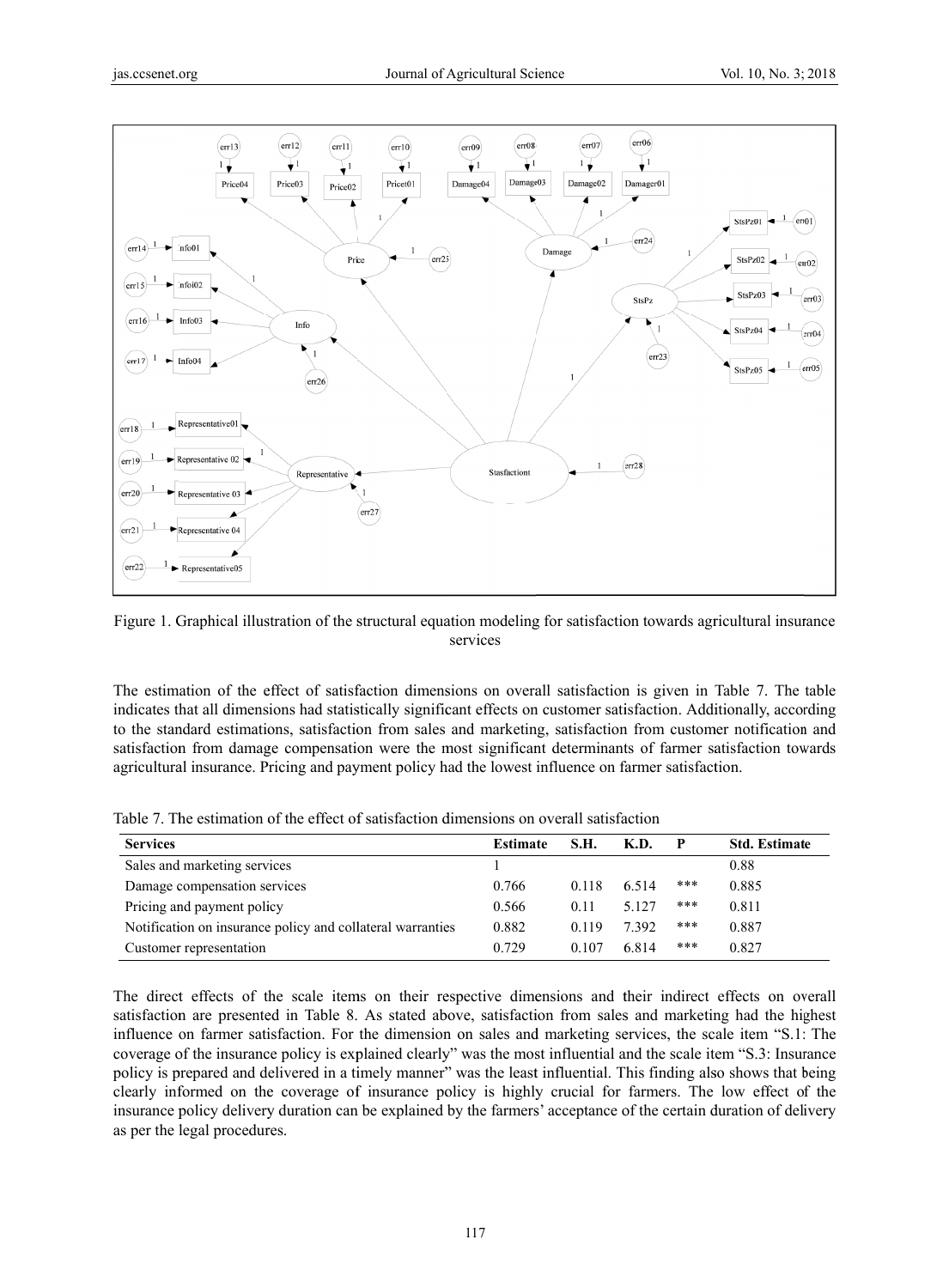| <b>Services</b>                  |                 | <b>Estimate</b> | S.H.  | K.D.   | P     | <b>Std. Estimate</b> | <b>Indirect effect</b> |
|----------------------------------|-----------------|-----------------|-------|--------|-------|----------------------|------------------------|
| Sales and marketing services     | S.1             | 1               |       |        |       | 0.78                 | 0.686                  |
|                                  | S.2             | 0.843           | 0.101 | 8.323  | $***$ | 0.724                | 0.637                  |
|                                  | S.3             | 0.5             | 0.08  | 6.284  | $***$ | 0.556                | 0.489                  |
|                                  | S.4             | 0.663           | 0.106 | 6.28   | $***$ | 0.559                | 0.492                  |
|                                  | S.5             | 0.83            | 0.103 | 8.046  | $***$ | 0.699                | 0.614                  |
| Damage compensation services     | H.1             | 1               |       |        |       | 0.688                | 0.609                  |
|                                  | H.2             | 0.653           | 0.151 | 4.329  | ***   | 0.427                | 0.377                  |
|                                  | H.3             | 0.919           | 0.144 | 6.398  | ***   | 0.641                | 0.567                  |
|                                  | H.4             | 1.022           | 0.144 | 7.115  | ***   | 0.738                | 0.653                  |
| Pricing and payment policy       | F.1             | 1               |       |        |       | 0.503                | 0.408                  |
|                                  | F.2             | 1.346           | 0.228 | 5.905  | ***   | 0.762                | 0.618                  |
|                                  | F.3             | 1.6             | 0.253 | 6.311  | $***$ | 0.908                | 0.736                  |
|                                  | F.4             | 1.213           | 0.205 | 5.923  | ***   | 0.766                | 0.621                  |
| Notification on insurance policy | B.1             | 1               |       |        |       | 0.77                 | 0.683                  |
| and collateral warranties        | B.2             | 1.008           | 0.119 | 8.444  | ***   | 0.713                | 0.633                  |
|                                  | B.3             | 1.161           | 0.105 | 11.062 | ***   | 0.911                | 0.808                  |
|                                  | B.4             | 0.909           | 0.099 | 9.173  | ***   | 0.771                | 0.684                  |
| <b>Customer representation</b>   | T.1             | 1               |       |        |       | 0.722                | 0.597                  |
|                                  | T <sub>.2</sub> | 1.141           | 0.119 | 9.622  | ***   | 0.829                | 0.685                  |
|                                  | T.3             | 1.145           | 0.113 | 10.156 | ***   | 0.883                | 0.73                   |
|                                  | T.4             | 1.136           | 0.12  | 9.429  | ***   | 0.824                | 0.681                  |
|                                  | T.5             | 1.237           | 0.13  | 9.492  | ***   | 0.81                 | 0.67                   |

Table 8. The direct effects of the scale items on their respective dimensions and their indirect effects on overall satisfaction

For the dimension on damage compensation services, the scale item "H.4: I can easily access to the information on damage compensation procedures" was the most influential and the scale item "H.2: The company shows an expert positive approach towards damage" was the least influential. This finding indicates that being well informed on their problem is the most important factor affecting farmer satisfaction towards damage compensation services.

For the dimension on pricing and payment policy, the scale item "F.3: The company grants ease for premium payment" was the most influential and the scale item "F.1: I am pleased with TARSİM's pricing policy" was the least influential. This finding indicates that grant of ease for premium payments is the priority of farmers.

For the dimension on notification on insurance policy and collateral warranties, the scale item "B.3: Our insurance policy-related problems are resolved in a timely manner" was the most influential and the scale item "B.2: I am informed on the coverage of the insurance policy and my legal rights" was the least influential. This finding indicates that rapid resolution of their problems is highly important for farmer satisfaction.

For the dimension on customer representation, the scale item "T.3: The customer representative closely follows up the procedures pertaining to my demands and complaints" was the most influential and the scale item "T.1: I can reach to the customer representative whenever I want" was the least influential. This finding indicates that the company's care of farmer considerations is highly important for farmer satisfaction.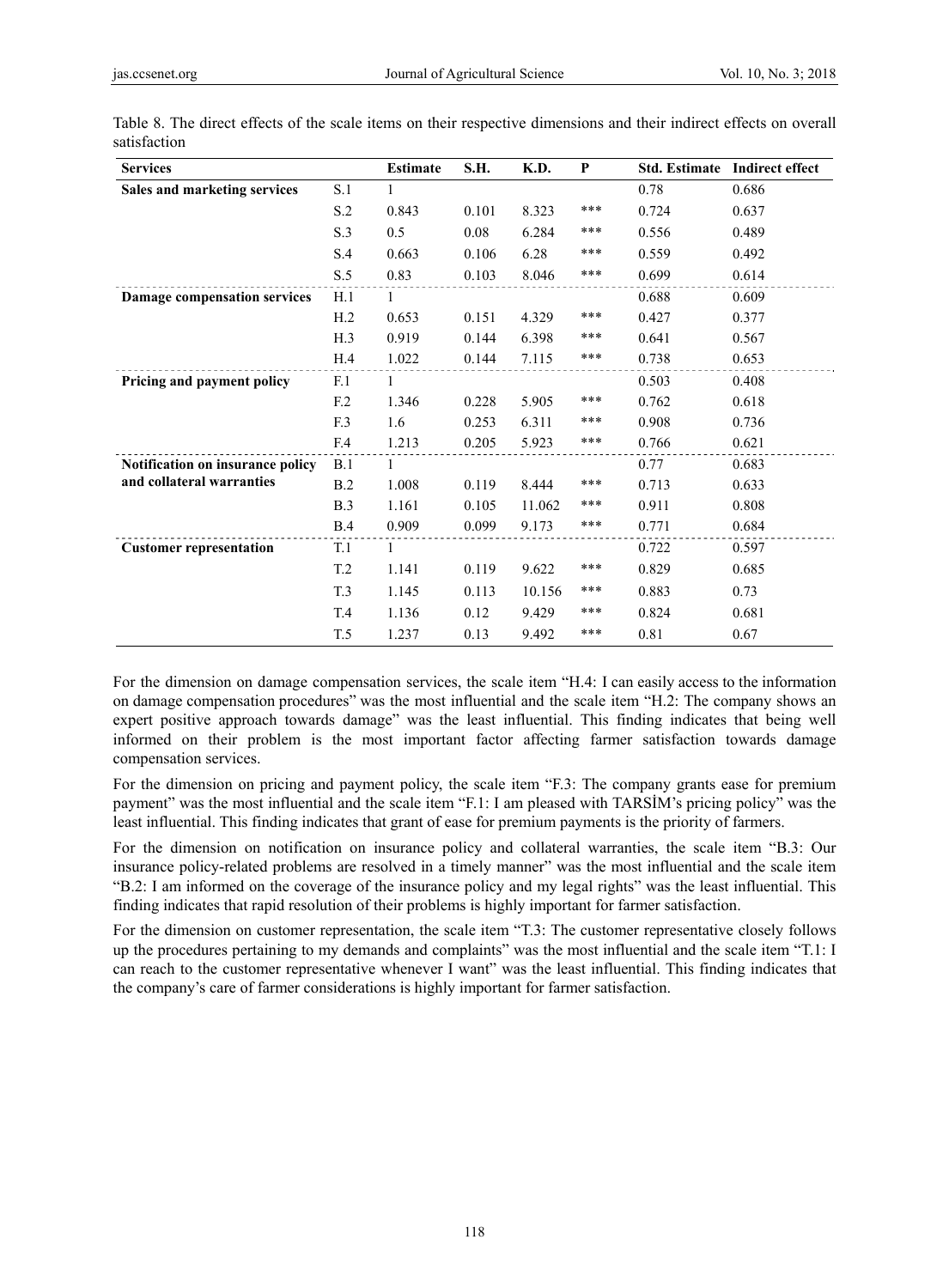# Table 9. The effects of scale items for satisfaction towards TARSİM

| <b>Items or dimensions</b>                                                                                              | Average | Std. Dev. |
|-------------------------------------------------------------------------------------------------------------------------|---------|-----------|
| S.1: The coverage of the insurance policy is explained clearly                                                          | 2.99    | 1.297     |
| S.2: Insurance needs are correctly defined                                                                              | 3.09    | 1.184     |
| S.3: Insurance policy is prepared and delivered in a timely manner                                                      | 3.68    | .924      |
| S.4: TARSIM is a reliable insurance company                                                                             | 3.36    | 1.226     |
| S.5: Insurance policy meets my expectations                                                                             | 2.69    | 1.213     |
| Sales and marketing services                                                                                            | 3.16    | .887      |
| H.1: I can quickly reach to the insurance company in case of damage                                                     | 3.41    | 1.119     |
| H.2: The company shows an expert positive approach towards damage                                                       | 3.43    | 1.200     |
| H.3: Damage compensation is provided in a timely manner                                                                 | 3.31    | 1.106     |
| H.4: I can easily access to the information on damage compensation procedures                                           | 3.33    | 1.067     |
| Damage compensation services                                                                                            | 3.37    | .863      |
| F.1: I am pleased with TARSIM's pricing policy                                                                          | 2.13    | 1.190     |
| F.2: I am pleased with the payment system                                                                               | 3.21    | 1.112     |
| F.3: The company grants ease for premium payment                                                                        | 3.19    | 1.079     |
| F.4: Payment receipts are sent in a timely manner                                                                       | 3.22    | .983      |
| Pricing and payment policy                                                                                              | 2.94    | .864      |
| B.1: Our demands on changes to insurance policy and such similar are taken into consideration 2.88                      |         | 1.148     |
| B.2: I am informed on the coverage of the insurance policy and my legal rights                                          | 2.83    | 1.258     |
| B.3: Our insurance policy-related problems are resolved in a timely manner                                              | 3.02    | 1.127     |
| B.4: I can get information on the insurance policy whenever I want                                                      | 3.25    | 1.042     |
| Notification on insurance policy and collateral warranties                                                              | 2.99    | .962      |
| T.1: I can reach to the customer representative whenever I want                                                         | 3.30    | 1.111     |
| T.2: The customer representative provides all the necessary and precise<br>information on my insurance-related problems | 3.18    | 1.067     |
| T.3: The customer representative closely follows up the procedures pertaining to my<br>demands and complaints           | 3.01    | 1.015     |
| T.4: The customer representative creates alternative solutions for my needs and problems                                | 2.89    | 1.080     |
| T.5: The customer representative is equipped with sufficient technical knowledge                                        | 2.91    | 1.210     |
| Customer representation                                                                                                 | 3.06    | .940      |
| Scale                                                                                                                   | 3.11    | .758      |

When the indirect effects of scale items on overall farmer satisfaction are analyzed, the scale item "B.3: Our insurance policy-related problems are resolved in a timely manner" was the most influential and the scale item "F.3: The company grants ease for premium payment" was the second most influential. The scale items with the lowest influences were "H.2: The company shows an expert positive approach towards damage" and "F.1: I am pleased with TARSİM's pricing policy".

The averages indicated that the dimension farmers were least satisfied was pricing and payment policy (average: 2.94), and that farmers were most satisfied was damage compensation services (average: 3.37).

#### **4. Conclusion and Recommendations**

Considering the data on the insured farmers since 2006—the starting date of state supported agricultural insurance policies—the identification of the factors affecting agricultural insurance purchase decisions by farmers and levels of farmer satisfaction are deemed to be crucial inputs for sustainability of the system.

Level of satisfaction directly affects agricultural insurance programs. Any slight dissatisfaction of an insured farmer affects both agricultural insurance purchase decision by himself and those by other farmers as potential insurance purchasers. Additionally, customer satisfaction is highly influential on future insurance purchase decisions (Taylor & Baker, 1994). Data on customer satisfaction also provide valuable inputs to agricultural insurance companies. The perception of quality, value and farmer attitude towards agricultural insurance are highly influential on farmer satisfaction. Moreover, customer satisfaction is an important component of customer loyalty (Yazdanpanah et al., 2013).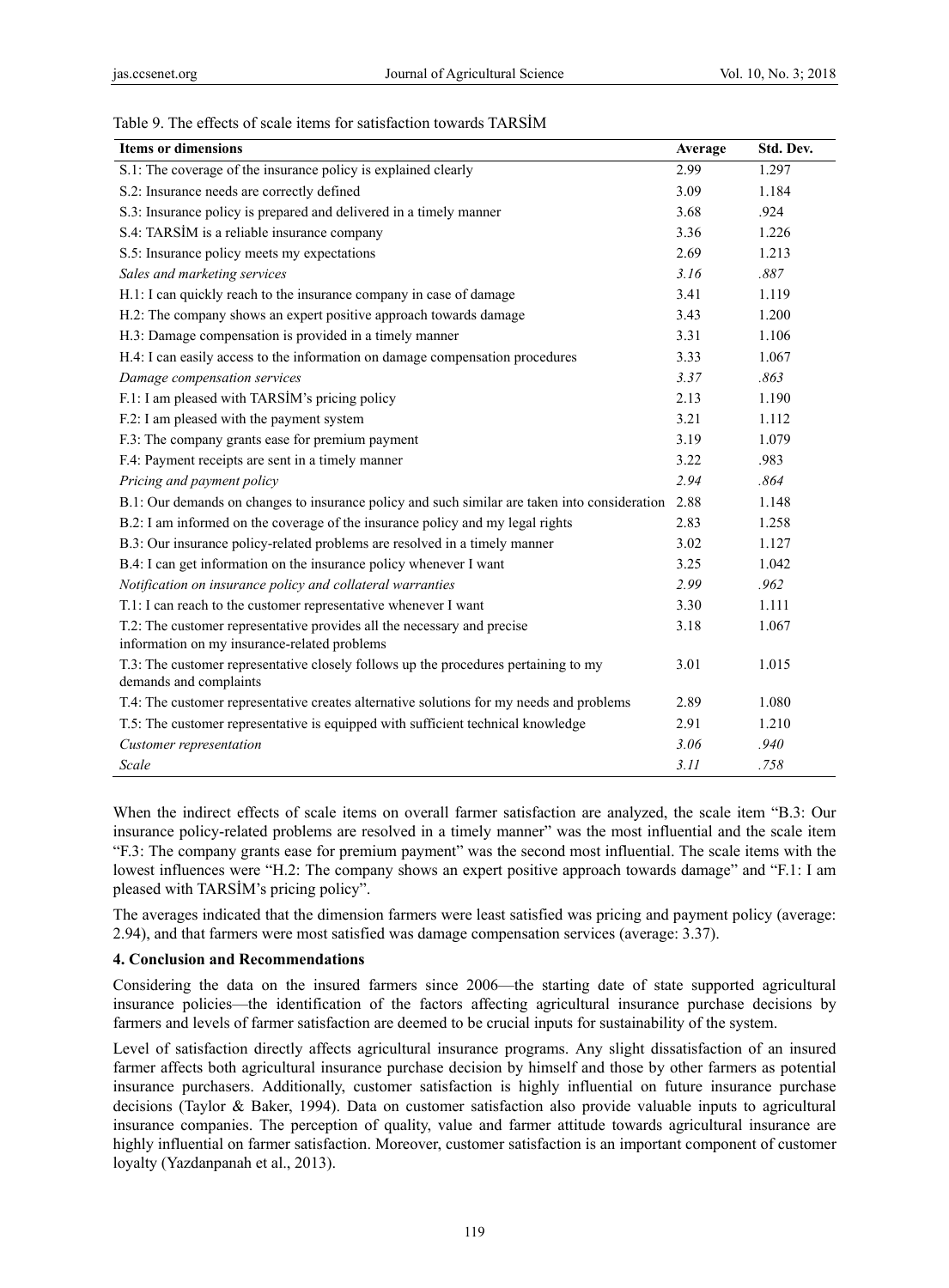The objective of this study was to explore the satisfaction levels of insured apricot producers in Malatya province of Turkey- the world's largest provider of apricots-towards TARSİM insurance services. The results of the study indicated that efficient and rapid resolution of farmer problems and grant of ease for premium payments were the most influential factors affecting farmer satisfaction. Payment-related problems, in particular, were both indicated by structural equation modeling analysis and revealed to be the factor that deterred farmers from purchasing agricultural insurance in 2014.

The study findings on efficient and rapid resolution of farmer problems were in agreement with those of Yazdanpanah et al. (2013) who assessed farmer satisfaction towards agricultural insurance in Iran by using American Customer Satisfaction Index (ACSI). Insurance companies need to make an effort not only for increasing the number of insured farmers in the future, but also for resolving the complaints and problems of the currently insured farmers. Moreover, the studies to be conducted by agricultural publishing and counseling companies will contribute to proliferation of agricultural insurance programs. In this context, insurance companies and relevant public institutions are needed to work in collaboration (Sundar & Ramakrishnan, 2015).

Payment-related problems which are influential on farmer satisfaction towards agricultural insurance also reveal perceptions towards premium amounts and pricing. Payment-related problems support the findings of Ginder et al. (2009) who reported that pricing was the most important factor influencing agricultural insurance purchase decisions by farmers. Priority needs to be given to the improvements on the dimensions of "pricing and payment policy" and "notification on insurance policy and collateral warranties". The low averages in these dimensions can be interpreted as general dissatisfaction in the population.

When the effects of satisfaction dimensions on overall satisfaction were analyzed, the dimension of "Notification on insurance policy and collateral warranties" (0.887; Table 7) was evidently the most influential on overall satisfaction. Hence, it can be said that notification on insurance policy and collateral warranties has a higher influence on overall satisfaction. Based on these findings, it is recommended that improvements are made on notification of farmers on insurance policy and collateral warranties as first priority, followed by the improvements on damage compensations, as the second.

#### **References**

- Akgül, A., & Çevik, O. (2003). *İstatistiksel Analiz Teknikleri. SPSS'te İşletme Yönetimi Uygulamaları*. Emek Ofset Ltd. Şti., 456, Ankara.
- Anonymous. (2007). *IPCC 4. Değerlendirme Raporu*. Intergovernmental Panel on Climate Change. Retrieved July 1, 2015, from http://www.ipcc.ch
- Anonymous. (2014). *Onuncu Kalkınma Planı, Bitkisel Üretim Özel İhtisas Komisyonu Raporu*. Kalkınma Bakanlığı, Ankara.
- Dragos, S. L., & Codruta, M., (2014). An Econometric Approach to Factors Scrop Insurance in Romania. *Ekonomie a Management, 17*(1).
- Eroğlu, E. (2005). Müşteri Memnuniyeti Ölçüm Modeli. *E. İ.Ü. İşletme Fakültesi İşletme Dergisi, 34*(1), 7-25.
- FAO. (2015). *Bitkisel Üretim İstatistikleri*. Gıda ve Tarım Örgütü. Retrieved July 1, 2015, from http://www.fao.org/statistics/en
- Gençtürk, M., Kalkan, A., & Oktar, Ö. F. (2011). Bireysel Bankacılıkta Müşteri Memnuniyetini Etkileyen Faktörler: Burdur ve Isparta İllerinde Bir Uygulama. *Süleyman Demirel Üniversitesi İktisadi ve İdari Bilimler Fakültesi Dergisi, 16*(2), 59-77.
- Ginder, M., Spaulding, A. D., Tudor, K. W., & Winter, J. R. (2009). Factors Affecting Crop Insurance Purchase Decisions by Farmers in Northern Illinois. *Agricultural Finance Review, 69*(1), 113-125. https://doi.org/ 10.1108/00021460910960507
- Gül Yavuz, G. (2011). *Polatlı İlçesinde Üreticilerin Tarım Sigortası Yaptırmaya Karar Verme Sürecinde Etkili Olan Faktörlerin Analizi*. Yayın No. 188, Mart 2011, Ankara.
- Güneş, N. T. (2006). Frosthardiness of Some Turkish Apricot Cultivars during the Bloom Period. *HortScience, 41*, 310-312.
- Kaska, N. (2006). *Orchard Management InApricots*. ISHS ActaHorticulturae 717: XIII International Symposiumon Apricot Breeding and Culture.